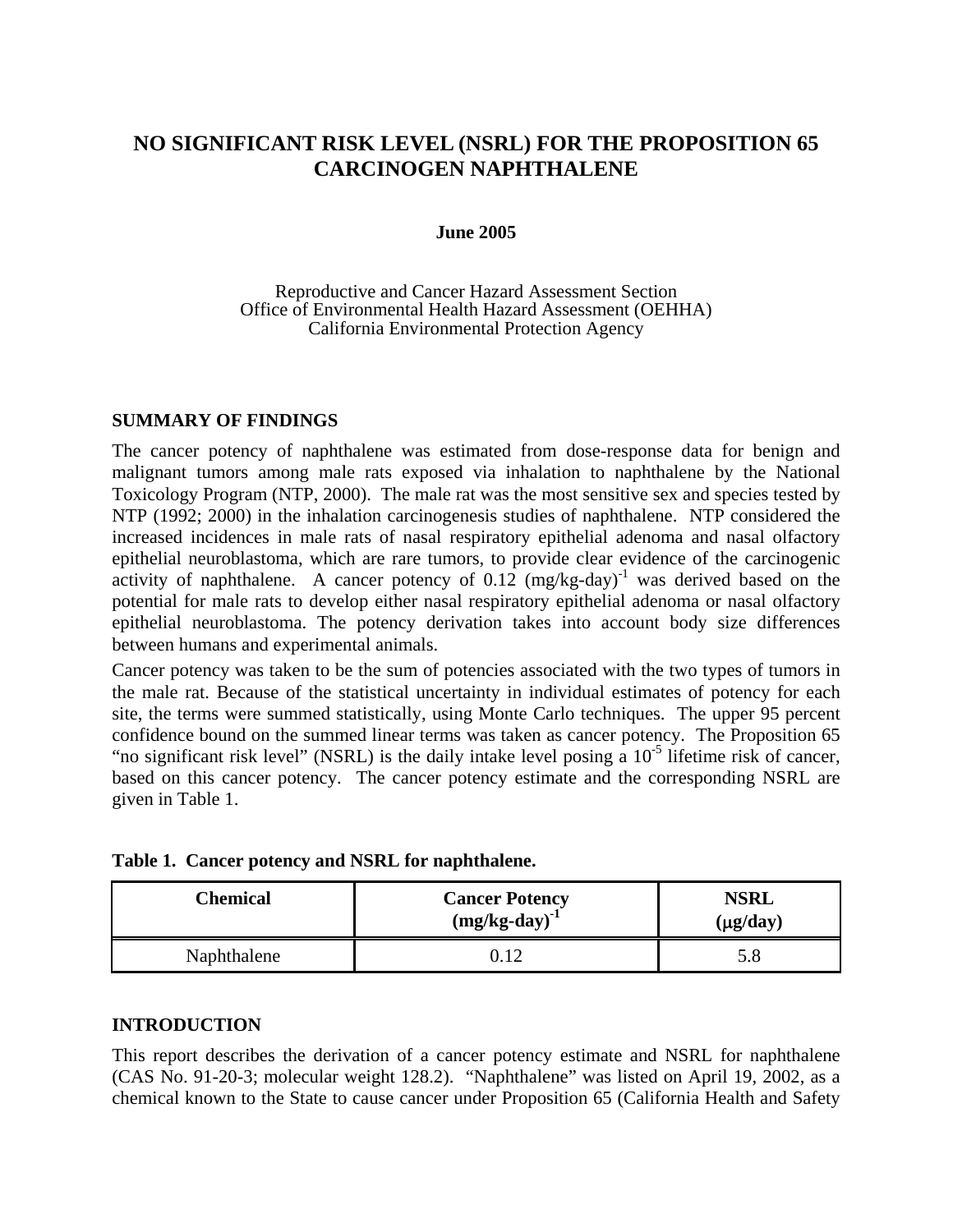Code 25249.5 *et seq*.). The National Toxicology Program (NTP, 2004) has listed naphthalene as "reasonably anticipated to be a human carcinogen" based on sufficient evidence from studies in experimental animals.

This document discusses the studies available for cancer dose-response assessment, and summarizes the derivation of the cancer potency estimate and NSRL.

## **STUDIES SUITABLE FOR DOSE-RESPONSE ASSESSMENT**

NTP conducted inhalation cancer studies of naphthalene using male and female  $B6C3F<sub>1</sub>$  mice (NTP, 1992). Animals were exposed to 0 (70 males, 69 females), 10 (69 males, 65 females) or 30 ppm naphthalene (135 males, 135 females) for six hours/day, five days/week for 104 weeks.

The survival rates of exposed female mice were similar to that of controls (86%, 88% and 76% for controls, 10 and 30 ppm exposure groups, respectively). However, survival of male control mice was significantly less than that of exposed male mice (37%, 75% and 89% for controls, 10 and 30 ppm exposure groups, respectively). NTP stated that the reduced control survival was due to wound trauma and secondary infections due to fighting among the group-housed mice.

Almost all of the male and female mice in the NTP 1992 mouse inhalation studies demonstrated an increased incidence of nasal respiratory epithelium hyperplasia and olfactory epithelium metaplasia.

Increased incidences of alveolar/bronchiolar adenomas and carcinomas were observed in male B6C3F1 mice. Alveolar/bronchiolar adenoma or carcinoma incidences in the male mice as cited by NTP were 7/70, 17/69 and 31/135 for controls, and the 10 and 30 ppm exposure groups, respectively. The increased tumor incidences observed for the 10 and 30 ppm groups were significant when a pairwise comparison to control was performed using the Fisher exact test ( $p =$ 0.019 and 0.016 for the 10 and 30 ppm groups, respectively). However, NTP noted that an evaluation of the dose-response trend  $(p = 0.530)$  and pairwise comparisons between the controls and exposure groups ( $p = 0.212$  and 0.394 for the 10 and 30 ppm exposure groups, respectively) using a logistic regression test indicated a lack of statistical significance. This was explained by NTP as being the result of the early control mortality due to fighting which lowered considerably the number of control animals at risk of developing lung tumors. NTP also noted that the alveolar/bronchiolar adenoma and carcinoma incidence (adjusted rate 26% in the high dose group) was within the historical control range for male  $B6C3F<sub>1</sub>$  mice (total incidence 19.7%, range 10-30%). NTP therefore concluded that the marginally increased alveolar / bronchiolar adenoma and carcinoma incidence in the male mice was more likely to be related to survival difference between exposed and control groups, than directly related to naphthalene exposure.

Increased incidences of alveolar/bronchiolar adenomas and carcinomas were also observed in female  $B6C3F<sub>1</sub>$  mice. The incidences of alveolar/bronchiolar adenoma or carcinoma, combined, in the female mice as cited by NTP were 5/69, 2/65 and 29/135 for controls, and the 10 and 30 ppm exposure groups, respectively. The tumors were primarily adenomas; one carcinoma was observed in high dose female mice. The increased tumor incidence in the 30 ppm exposure group females was statistically significant when compared to controls. NTP concluded that this provided some evidence of carcinogenicity.

These results were generally considered at the time to provide only equivocal evidence of carcinogenic activity, when considered in conjunction with earlier studies by various routes, which, although of lower power, also had nonpositive or equivocal results (Adkins *et al*., 1986;

### **Naphthalene NSRL** 2 **June 2005**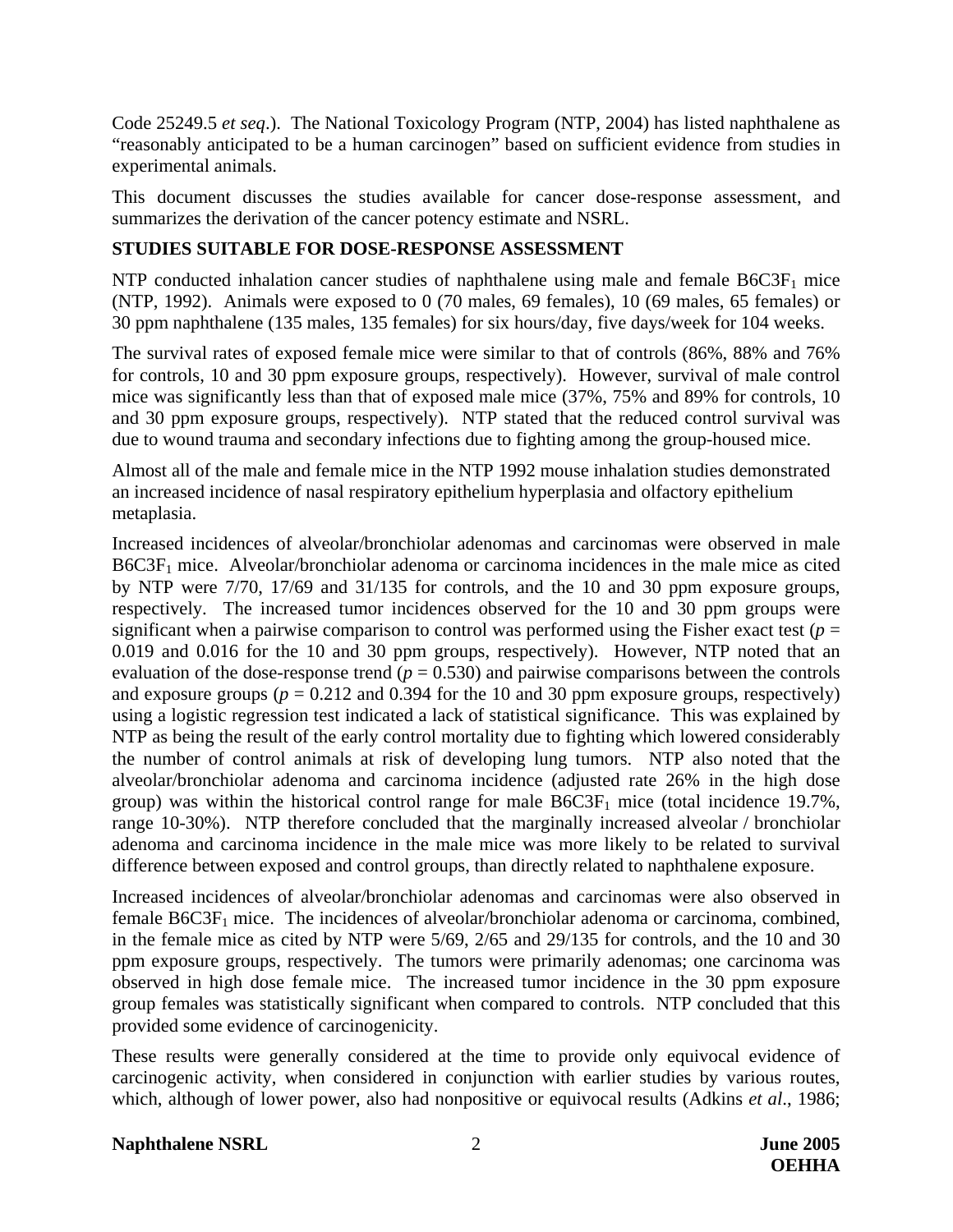Kennaway, 1930; Schmahl, 1955). However, the observation of possible tumor responses in the mice prompted the NTP to undertake naphthalene inhalation cancer studies in rats.

NTP (2000) exposed groups of 49 male and female Fischer 344N (F344) rats to naphthalene by inhalation at concentrations of 0, 10, 30 or 60 ppm for 6.2 hours/day, five days/week for 105 weeks. Survival of the male and female exposure groups was similar to that of controls.

These studies found clear evidence of carcinogenic activity in male and female rats, based on increased incidences of rare tumors, respiratory epithelial adenoma and olfactory epithelial neuroblastoma of the nose, in both sexes. Respiratory epithelial adenoma incidence occurred with a positive dose-response trend in male rats and was significantly increased in all exposed male rat groups. Male rat respiratory epithelial adenoma incidence as cited by NTP was 0/49, 6/49, 8/48 and 15/48 for controls, and the 10, 30 and 60 ppm exposure groups, respectively. Respiratory epithelial adenoma incidences in female rats exposed to 30 or 60 ppm were also increased, but the increase in the 60 ppm animals was not significant, and the increase in the 30 ppm animals was of borderline significance ( $p = 0.053$  by Poly-3 test). Female rat respiratory epithelial adenoma incidence as cited by NTP was 0/49, 0/49, 4/49 and 2/49 for controls, and the 10, 30 and 60 ppm exposure groups, respectively.

Olfactory epithelial neuroblastomas occurred in males exposed to 30 and 60 ppm naphthalene and in all dose groups of naphthalene-exposed females. Neuroblastoma incidences occurred with positive dose-response trends in males and females. The incidence in females exposed to 60 ppm was significantly greater  $(p < 0.001$  by Poly-3 test) than that in controls. Male rat olfactory epithelial neuroblastoma incidence as cited by NTP was 0/49, 0/49, 4/48 and 3/48 for controls, and the 10, 30 and 60 ppm exposure groups, respectively. Female rat olfactory epithelium neuroblastoma incidence as cited by NTP was 0/49, 2/49, 3/49 and 12/49 for controls, and the 10, 30 and 60 ppm exposure groups, respectively.

NTP also noted that nasal olfactory epithelial neuroblastomas and nasal respiratory epithelial adenomas have not been observed in male or female control rats in the NTP historical control database for animals fed NIH-07 feed in two-year inhalation studies or in the more recent, smaller database for control rats fed NTP-2000 feed. Additionally, almost all of the male and female mice in the NTP 1992 inhalation studies demonstrated increased nasal respiratory epithelium hyperplasia and olfactory epithelium metaplasia. These tissue types correspond to the tumor sites observed in rats exposed to naphthalene by inhalation.

### **DOSE RESPONSE ASSESSMENT**

Cancer potency values for naphthalene were calculated based on data in female mice, male rats and female rats from the studies of NTP (1992, 2000) using the methodology described below.

### **Data**

The mouse lung alveolar/bronchiolar adenoma or carcinoma incidence data, rat nasal respiratory epithelial adenoma data and nasal olfactory epithelial neuroblastoma data used to calculate cancer potency values are listed in Tables 2, 3 and 4, respectively.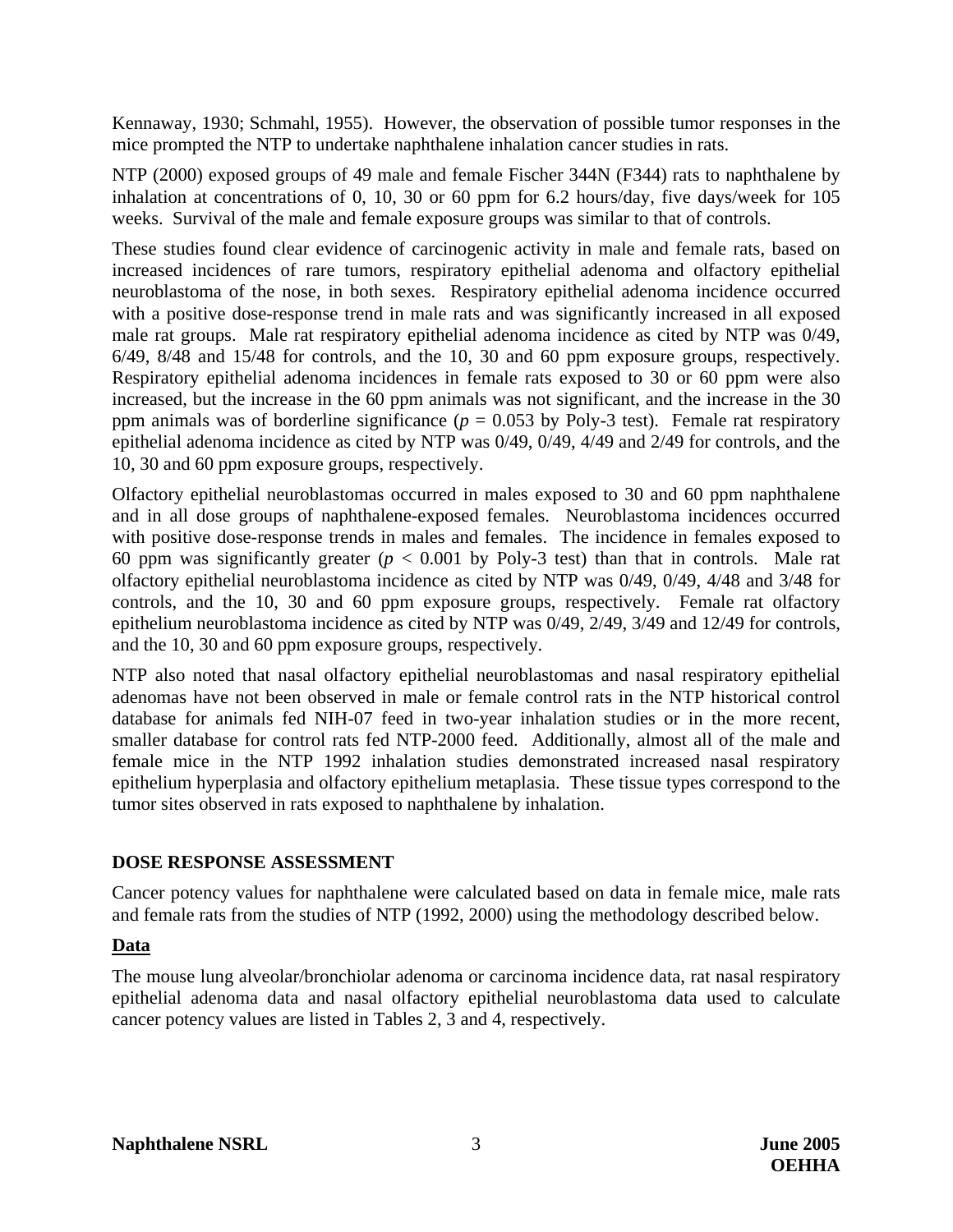| Chamber<br>Concentration<br>(ppm) | Average<br>Concentration <sup>a</sup><br>$mg/m^3$ | Lifetime<br>Average Dose <sup>b</sup><br>$(mg/kg-day)$ | Tumor<br>Incidence <sup>c</sup><br>$\left( \% \right)$ | Statistical<br>Significance <sup><i>d</i></sup> |
|-----------------------------------|---------------------------------------------------|--------------------------------------------------------|--------------------------------------------------------|-------------------------------------------------|
|                                   |                                                   |                                                        | 5/67(7)                                                | p < 0.001                                       |
| 10                                | 9.36                                              | 12.3                                                   | 2/61(3)                                                | $p=1$                                           |
| 30                                | 28.1                                              | 36.8                                                   | $29/129^{6}$ (22)                                      | ${}< 0.01$                                      |

**Table 2. Incidence of lung alveolar/bronchiolar adenoma or carcinoma in female B6C3F1 mice exposed to naphthalene via inhalation (from NTP, 1992)** 

days/seven days and  $5.24 \text{ mg/m}^3/\text{ppm}$ . a. Average concentration calculated by multiplying chamber concentration by six hours/24 hours, five

by the female mouse breathing rate (0.038  $\text{m}^3/\text{day}$ ) divided by the female mouse body weight (0.029 kg). The dosing period of 104 weeks was equivalent to the standard lifespan of the test animals (104 weeks for b. Lifetime average doses were determined by multiplying the average concentrations during the dosing period rodents), so no correction for less than lifetime exposure was required.

c. Effective rate. Animals that died before the first occurrence of tumor (day 471) were removed from the denominator.

- d. The *p*-value listed next to dose groups is the result of pairwise comparison with controls using the Fisher exact test. The *p*-value listed next to the control group is the result of trend tests conducted by NTP (1992) using the logistic regression, life table, and Cochran-Armitage methods (all three methods produced the same result).
- e. One carcinoma was observed in the high dose group.

**Table 3. Incidence of nasal respiratory epithelial adenoma in male F344/N rats exposed to naphthalene via inhalation (from NTP, 2000)** 

| Chamber<br>Concentration<br>(ppm) | Average<br>Concentration <sup>a</sup><br>$(mg/m^3)$ | Lifetime<br>Average Dose <sup>b</sup><br>$(mg/kg-day)$ | Tumor<br>Incidence <sup>c</sup><br>$(\%)$ | Statistical<br>Significance <sup>a</sup> |
|-----------------------------------|-----------------------------------------------------|--------------------------------------------------------|-------------------------------------------|------------------------------------------|
|                                   |                                                     |                                                        | 0/44(0)                                   | p < 0.001                                |
| 10                                | 9.67                                                | 5.69                                                   | 6/42(14)                                  | p < 0.05                                 |
| 30                                | 29.0                                                | 17.1                                                   | 8/44(18)                                  | p < 0.01                                 |
| 60                                | 58.0                                                | 34.1                                                   | 15/41 (37)                                | p < 0.001                                |

a. Average concentration calculated by multiplying chamber concentration by 6.2 hours/24 hours, five days/seven days, and  $5.24 \text{ mg/m}^3/\text{ppm}$ .

b. Lifetime average doses were determined by multiplying the average concentrations during the dosing period by the male rat breathing rate (0.262 m<sup>3</sup>/day) divided by the male rat body weight (0.445 kg). The dosing period of 105 weeks was at least the standard lifespan of the test animals (104 weeks for rodents), so no correction for less than lifetime exposure was required.

c. Effective rate. Animals that died before the first occurrence of tumor (day 552) were removed from the denominator.

 exact test. The p-value listed next to the control group is the result of the Poly-3 trend test, as reported by d. The *p*-value listed next to dose groups is the result of pairwise comparison with controls using the Fisher NTP (2000).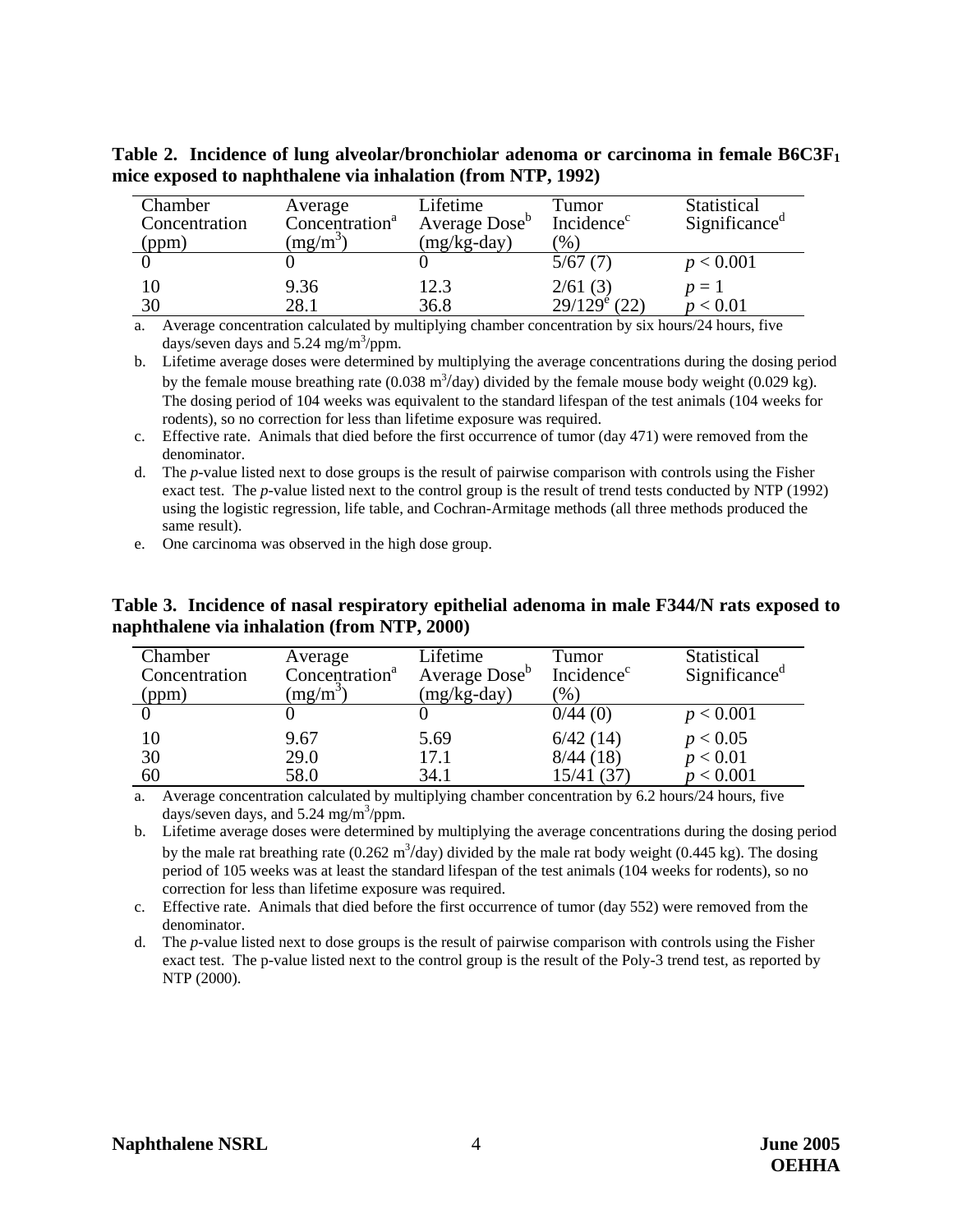| Chamber<br>Concentration<br>(ppm) | Average<br>Concentration <sup>a</sup><br>$(mg/m^3)$ | Lifetime<br>Average Dose <sup>b</sup><br>$(mg/kg-day)$ | Tumor<br>Incidence <sup>c</sup><br>$(\%)$ | Statistical<br>Significance <sup>d</sup> |
|-----------------------------------|-----------------------------------------------------|--------------------------------------------------------|-------------------------------------------|------------------------------------------|
| Males                             |                                                     |                                                        |                                           |                                          |
| $\overline{0}$                    |                                                     | $\theta$                                               | 0/49(0)                                   | $p = 0.027$                              |
| 10                                | 9.67                                                | 5.69                                                   | 0/48(0)                                   | $p=1$                                    |
| 30                                | 29.0                                                | 17.1                                                   | 4/48(8)                                   | $p = 0.056$                              |
| 60                                | 58.0                                                | 34.1                                                   | 3/48(6)                                   | $p = 0.117$                              |
| Females                           |                                                     |                                                        |                                           |                                          |
| $\theta$                          |                                                     | 0                                                      | 0/49(0)                                   | p < 0.001                                |
| 10                                | 9.67                                                | 6.82                                                   | 2/49(4)                                   | $p = 0.247$                              |
| 30                                | 29.0                                                | 20.4                                                   | 3/49(6)                                   | $p = 0.121$                              |
| 60                                | 58.0                                                | 40.9                                                   | 12/48 (25)                                | p < 0.001                                |

**Table 4. Incidence of nasal olfactory epithelial neuroblastoma in F344/N rats exposed to naphthalene via inhalation (from NTP, 2000)** 

a. Average concentration calculated by multiplying chamber concentration by 6.2 hours/24 hours, five days/seven days, and  $5.24 \text{ mg/m}^3/\text{ppm}$ .

by the rat breathing rate (males:  $0.262 \text{ m}^3/\text{day}$ ; females:  $0.182 \text{ m}^3/\text{day}$ ) divided by the rat body weight (males: 0.445 kg; females: 0.258 kg). The dosing period was at least the standard lifespan of the test b. Lifetime average doses were determined by multiplying the average concentrations during the dosing period animals (104 weeks for rodents), so no correction for less than lifetime exposure was required.

c. Effective rate. Animals that died before the first occurrence of tumor (males, day 399; females, day 429) were removed from the denominator.

 NTP (2000). d. The *p*-value listed next to dose groups is the result of pairwise comparison with controls using the Fisher Exact test. The *p*-value listed next to the control group is the result of the Poly-3 trend test, as reported by

### **Methodology**

The default approach, as originally delineated by CDHS (1985), is based on a linearized form of the multistage model of carcinogenesis (Armitage and Doll, 1954). Cancer potency is estimated from the upper 95% confidence bound,  $q_1^*$ , on the linear coefficient  $q_1$  in a model relating lifetime probability of cancer (*p*) to dose (d):

$$
p = 1 - \exp[-(q_0 + q_1 d + q_2 d^2 + ...) ]
$$
 (1)

The parameter  $q_1^*$  is estimated by fitting the above model to dose response data using MSTAGE (Crouch, 1992). This default linear approach is used for naphthalene because a genotoxic mechanism of action is plausible, as discussed in OEHHA (2004), and an alternative mechanism of action has not been established.

For a given chemical, the model is fit to one or more data sets. The default approach is to select the data for the most sensitive species and sex. For carcinogens that induce tumors at multiple sites, or at the same site but arising from different cell types, in a particular species and sex, cancer potency is taken to be the sum of potencies from the different sites or cell types. This approach assumes that tumors arising at different sites or from different cell types are

#### **Naphthalene NSRL** 5 **June 2005**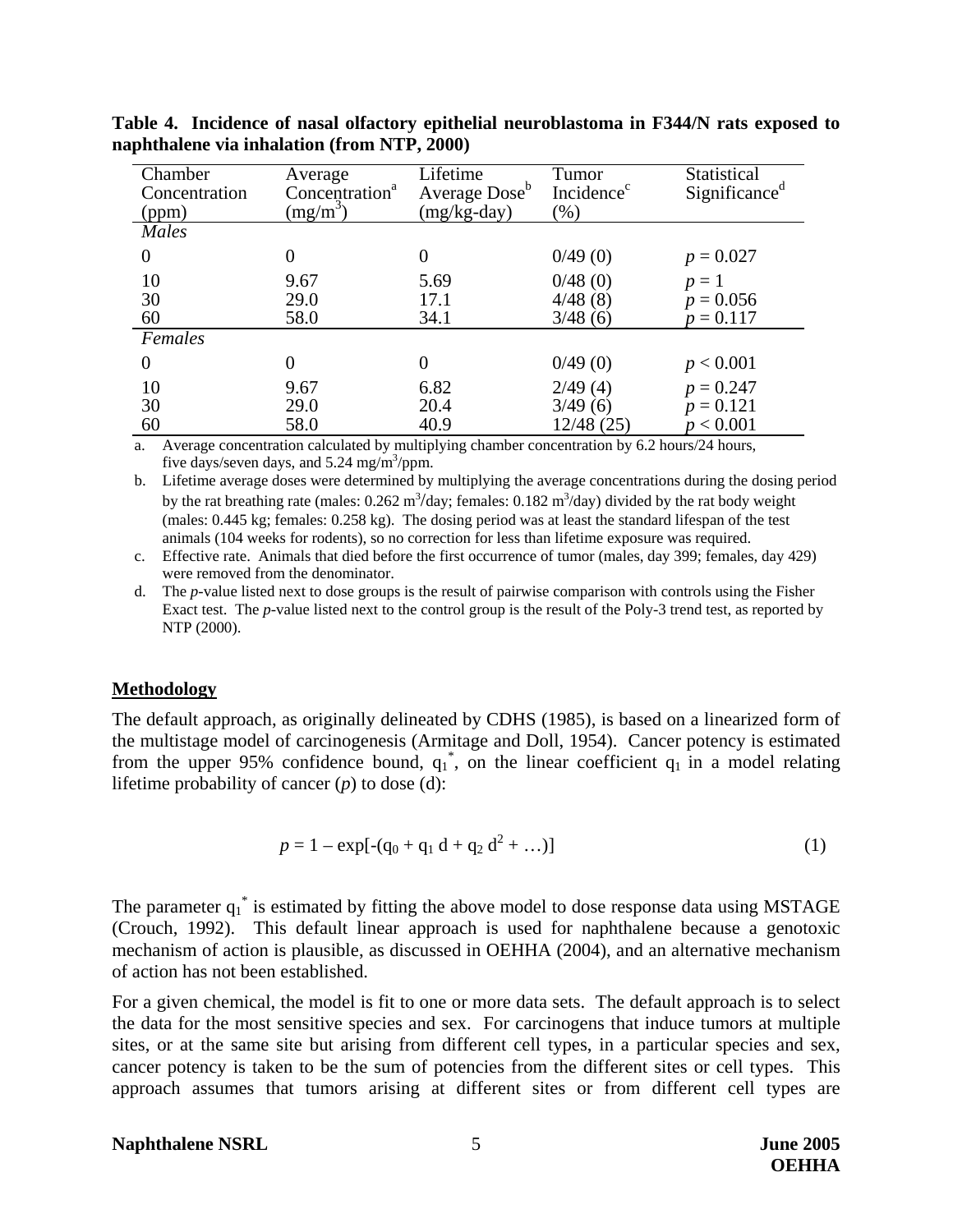independent. Because of the statistical uncertainty in individual estimates of potency, the terms are summed statistically as follows. A distribution of estimates corresponding to the 0.1 through 99.9 percentiles of the linear term  $(q_1)$  of the multistage model (Equation 1) is generated for each treatment-related tumor site in a given species and sex using the computer program MSTAGE (Crouch, 1992), modified to tabulate percentile values. (Distributional values stem from the assumption that twice the log likelihood function is  $\chi^2$  distributed). The discretized distributions were used to obtain a distribution of the sum of  $q_1s$  for each site affected by the chemical using Monte Carlo simulation (100,000 trials; Crystal Ball 2000 software, Decisioneering, Inc., Denver, Colorado). The upper 95 percent confidence bound on the summed  $q_1s$  is taken as  $q_1^*$ for the combined tumor sites.

To estimate animal potency,  $q_{\text{animal}}$ , the parameter  $q_1^*$  is adjusted to account for short duration of an experiment by assuming that the lifetime incidence of cancer increases with the third power of age. However, the durations of the studies examined here (NTP, 1992; 2000) were at least the standard lifespan of the test animals (104 weeks for rodents), so this correction was not required. Thus, for the calculations based on the NTP (1992; 2000) studies,  $q_1$ <sup>\*</sup> is equivalent to  $q_{\text{animal}}$ .

Interspecies extrapolation from experimental animals to humans is normally based on the following relationship (Anderson *et al.*, 1983), where bw<sub>h</sub> and bw<sub>a</sub> are human and animal body weights, respectively, and potency (e.g., q<sub>animal</sub>) is expressed on a dose per body weight basis:

$$
q_{\text{human}} = q_{\text{animal}} \times \left(\frac{bw_{h}}{bw_{a}}\right)^{\frac{1}{3}}
$$
 (2)

Alternatively, when performing calculations based on applied dose in terms of air concentrations, the assumption has sometimes been made that air concentration values are equivalent between species (CDHS, 1985). However, using the interspecies scaling factor shown above is preferred because it is assumed to account not only for pharmacokinetic differences (*e.g.*, breathing rate, metabolism), but also for pharmacodynamic considerations. Therefore, lifetime average doses in mg/kg-day were determined (details provided below) and used in the calculation of q<sub>animal</sub> in  $(mg/kg-day)^{-1}$ . The interspecies scaling factor was applied to  $q_{\text{animal}}$  to obtain  $q_{\text{human}}$  in  $(mg/kgq)$  $day)^{-1}$ .

Male and female rats (NTP, 2000) were exposed 6.2 hours/day, five days/week for 105 weeks. Female mice (NTP 1992) were exposed six hours/day, five days/week for 104 weeks. Average concentrations during the dosing period were calculated by multiplying the reported chamber concentrations by 6 or 6.2 hours/24 hours, five days/seven days and 5.24 mg/m<sup>3</sup>/ppm. The average body weight of female mice was estimated to be approximately 0.029 kg based on data for controls reported by NTP (1992). The average body weights of male and female rats were calculated to be 0.445 kg and 0.258 kg, respectively, based on data for controls reported by NTP (2000). Inhalation rates (I) in  $m^3$ /day for mice and rats were calculated based on Anderson *et al.* (1983):

$$
I_{\text{mice}} = 0.0345 \times (bw_{\text{mice}}/0.025)^{2/3}
$$
 (3)

$$
I_{\text{rats}} = 0.105 \times (bw_{\text{rats}}/0.113)^{2/3} \tag{4}
$$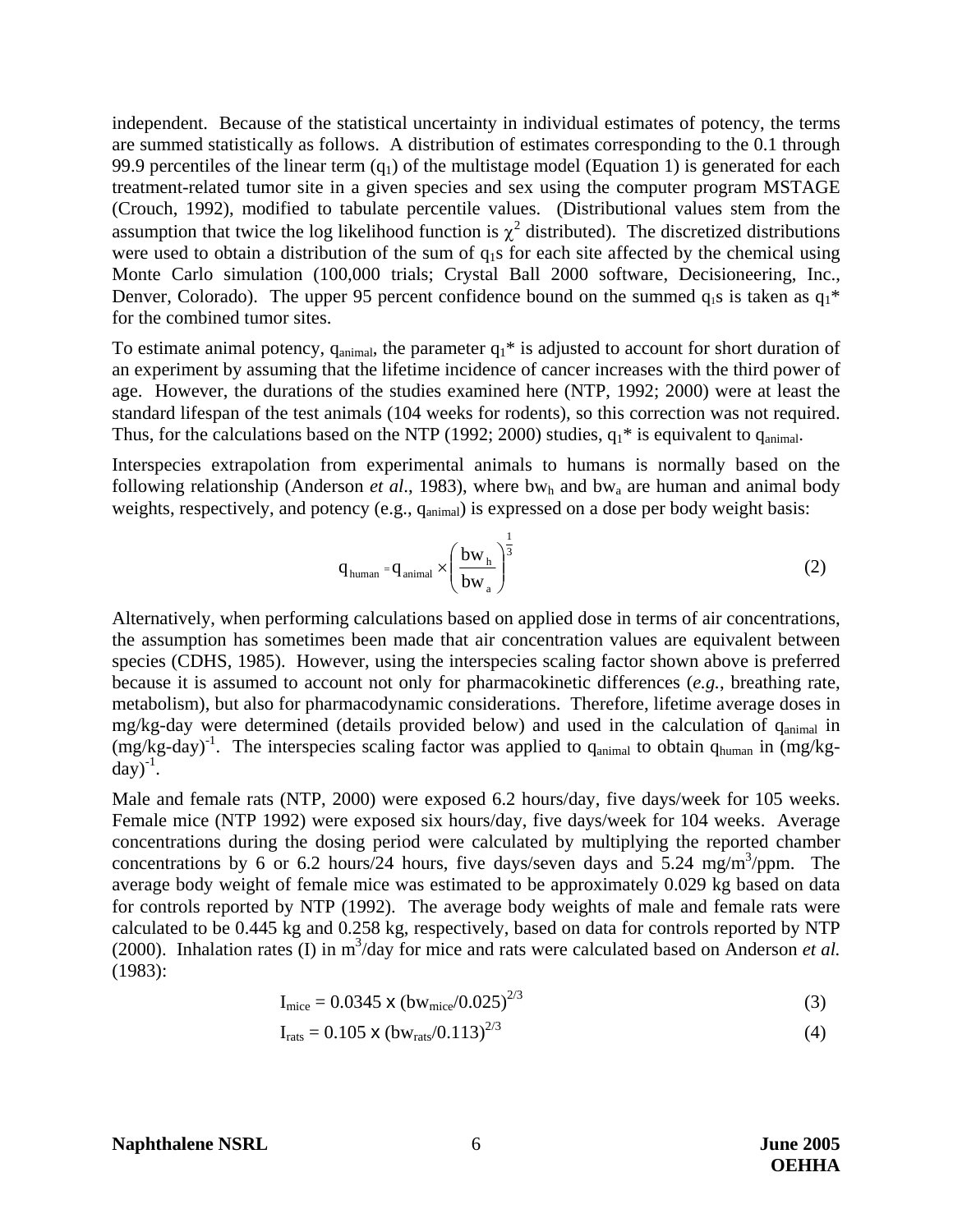Breathing rates were calculated to be 0.038  $m^3$ /day for female mice, 0.262  $m^3$ /day for male rats, and  $0.182 \text{ m}^3/\text{day}$  for female rats. Lifetime average doses were determined by multiplying the average concentrations during the dosing period by the appropriate animal breathing rate divided by the corresponding animal body weight. The dosing periods in the NTP studies were at least the standard lifespan of the test animals (104 weeks for rodents), so no correction for less than lifetime exposure was required.

An alternative dose description approach, using pharmacokinetic analyses based on models described in the literature (Willems *et al*., 2001; Quick and Shuler, 1999; Sweeney *et al*., 1996; Frederick *et al*., 1998, 2001; NTP, 2000) was evaluated. Although no data were available on the metabolism of naphthalene by rodent nasal tissues, simulations were conducted using parameters for rats and mice assuming either lung-like or liver-like scaling. The model predictions evaluated included amounts of naphthalene metabolized in each of the seven nasal compartments and their sum and the areas under the concentration  $\times$  time curves (AUCs) for the olfactory and ventral respiratory compartments. Since all of these metrics appeared linear and in relative proportion to the applied doses, they did not indicate any substantial difference from the default potency analysis. If the assumptions used are correct, the concentrations used in the NTP studies were below those at which saturation of metabolism or other pharmacokinetic effects become important in the nasal and lung regions.

Application of an uptake rate for naphthalene was also considered. NTP (2000) estimated inhalation uptakes of 22 to 31 percent for rats and 65 to 73 percent for mice based on pharmacokinetic data and PBPK modeling. However, in the subsequent publication of NTP's PBPK modeling of inhaled naphthalene, uptakes are estimated to be 85 to 94 percent in rats and 92 to 96 percent in mice (Table 3 in Willems *et al*., 2001). Until more reliable estimates become available we assume there are no significant differences in uptake between mice and rats used in the NTP bioassays. Also we assume similar uptake in humans exposed to low levels of naphthalene.

The naphthalene cancer potency based on the NTP inhalation bioassays is considered relevant to all routes of exposure. Naphthalene is absorbed via inhalation, oral and dermal exposures and is metabolized at multiple sites in the body (NTP, 2000). Naphthalene induces nasal toxicity in rats and mice and respiratory toxicity in mice by intraperitoneal exposures (Buckpitt *et al*., 2002), demonstrating that biologically effective doses are achieved via non-inhalation exposures at the target sites for cancer in rodents. There are no adequate cancer bioassays for non-inhalation routes of exposure.

# **Results**

Table 5 provides the q<sub>animal</sub> and q<sub>human</sub> values, calculated using the linearized multistage procedure as described above, based on data for female mice (NTP, 1992) and male and female rats (NTP, 2000). Male rats were the most sensitive sex and species.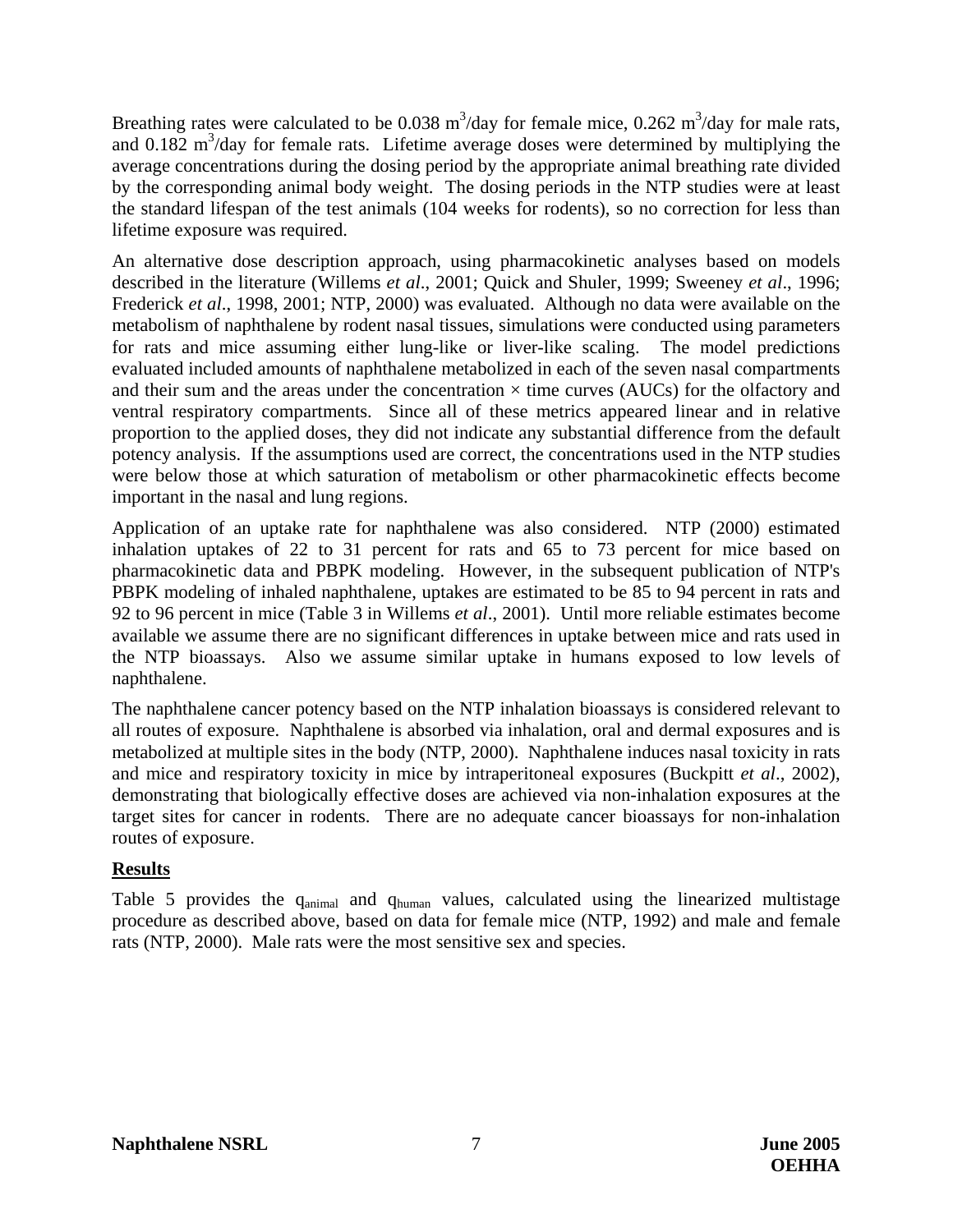| Sex,<br><b>Species</b> | Site,<br>Tumor Type                                     | <b>G</b> animal              | a<br>q <sub>human</sub> | Goodness-of-<br>Fit<br>Test <sup>b</sup> |
|------------------------|---------------------------------------------------------|------------------------------|-------------------------|------------------------------------------|
|                        |                                                         | $(mg/kg$ -day) <sup>-1</sup> | $(mg/kg$ -day $)^{-1}$  |                                          |
| Female<br>mice         | Lung alveolar/<br>bronchiolar<br>adenoma/<br>carcinoma  | 0.004382                     | 0.059                   | $p = 0.1428$                             |
| Male rats              | Nasal respiratory<br>epithelial adenoma                 | 0.01919                      | 0.10                    | $p = 0.4192$                             |
|                        | Nasal olfactory<br>epithelial<br>neuroblastoma          | 0.004651                     | 0.025                   | $p = 0.4224$                             |
|                        | All naphthalene-<br>related tumor types<br>in male rats | 0.02219                      | 0.12                    | NA <sup>c</sup>                          |
| Female<br>rats         | Nasal olfactory<br>epithelial<br>neuroblastoma          | 0.007636                     | 0.049                   | $p = 0.6342$                             |

**Table 5. Cancer potency values for naphthalene derived using the linearized multistage procedure based on data from NTP (1992) and NTP (2000).** 

a. The interspecies extrapolation was applied to  $q_{\text{animal}}$  in  $(mg/kg-d)^{-1}$  to determine  $q_{\text{human}} (mg/kg-day)^{-1}$ , as described above.

b. A *p*-value of greater than 0.05 for the chi-square goodness-of-fit test indicates an adequate fit.

c. Not applicable.

### **NO SIGNIFICANT RISK LEVEL**

The NSRL for Proposition 65 is the intake associated with a lifetime cancer risk of  $10^{-5}$ .

$$
NSRL = \frac{10^{-5} \times 70 \text{ kg}}{q_{\text{human}}}
$$
 (5)

The cancer potency estimate of  $0.12 \text{ (mg/kg-day)}^{-1}$ , based on all naphthalene-related tumor types observed in male rats, was used to calculate an NSRL of 5.8 µg/day.

#### **REFERENCES**

Adkins B Jr, Van Stee EW, Simmons JE Eustis SL (1986). Oncogenic response of strain A/J mice to inhaled chemicals. *J Toxicol Environ Health* **17**:311-322.

Anderson EL and the U.S. Environmental Protection Agency Carcinogen Assessment Group (1983). Quantitative approaches in use to assess cancer risk. *Risk Anal* **3**:277-295.

#### **Naphthalene NSRL** 8 **June 2005**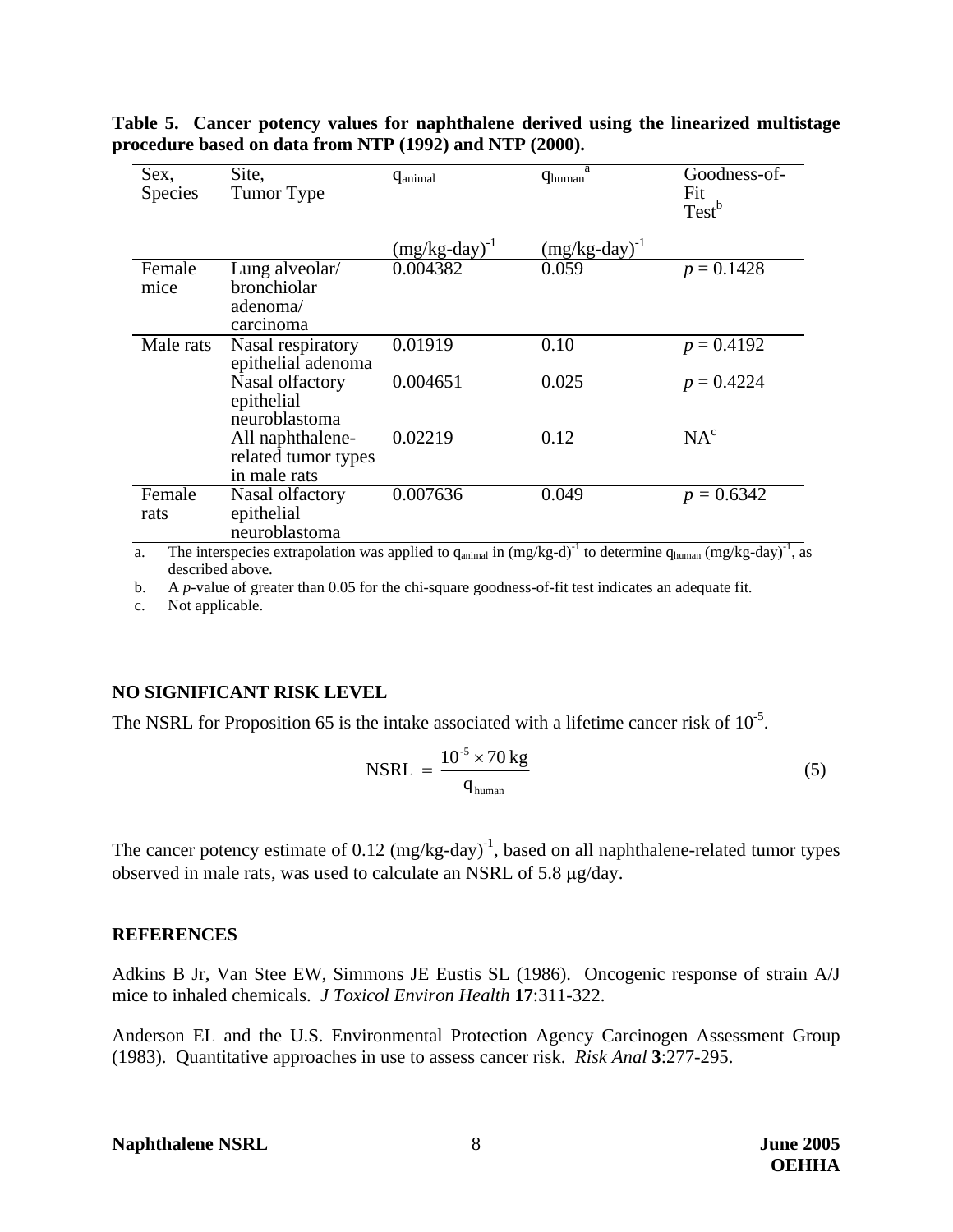Armitage P, Doll R (1954). The age distribution of cancer and a multistage theory of carcinogenesis. *Br J Cancer* **8**:1-12.

Buckpitt A, Boland B, Isbell M, Morin D, Shultz M, Baldwin R, Chan K, Karlsson A, Lin C, Taff A, West J, Fanucchi M, Van Winkle L and Plopper C (2002). Naphthalene-induced respiratory tract toxicity: metabolic mechanisms of toxicity. *Drug Metab Rev* **34**:791-820.

California Department of Health Services (CDHS, 1985). Guidelines for Chemical Carcinogen Risk Assessment and Their Scientific Rationale. California Department of Health Services, Health and Welfare Agency, Sacramento, CA.

Crouch E (1992). MSTAGE (Version 1.1). E.A.C. Crouch, Cambridge Environmental Inc., 58 Buena Vista Road, Arlington, Massachusetts 02141.

Frederick CB, Bush ML, Lomax LG, Black KA, Finch L, Kimbell JS, Morgan KT, Subramanian RP, Morris JB, Ultman JS (1998). Application of a hybrid computational fluid dynamics and physiologically based inhalation model for interspecies dosimetry extrapolation of acidic vapors in the upper airways. *Toxicol Appl Pharmacol* **152**:211-231.

Frederick CB, Gentry PR, Bush ML, Lomax LG, Black KA, Finch L, Kimbell JS, Morgan KT, Subramanian RP, Morris JB, Ultman JS (2001). A hybrid computational fluid dynamics and physiologically based pharmacokinetic model for comparison of predicted tissue concentrations of acrylic acid and other vapors in the rat and human nasal cavities following inhalation exposure. *Inhal Toxicol* **13**:359-376.

Kennaway EL (1930). Further experiments on cancer-producing substances. *Biochem J* **24**:497 504.

National Toxicology Program (NTP, 1992). *Toxicology and Carcinogenesis Studies of Naphthalene (CAS No. 91-20-3) in B6C3F1 Mice (Inhalation Studies)*. Technical Report Series No. 410. NIH Publication No. 92-3141. U.S. Department of Health and Human Services, Public Health Service, National Institutes of Health. NTP, Research Triangle Park, NC.

National Toxicology Program (NTP, 2000). *Toxicology and Carcinogenesis Studies of Naphthalene (CAS No. 91-20-3) in F344/N Rats (Inhalation Studies).* Technical Report Series No. 500. NIH Publication No. 00-4434. U.S. Department of Health and Human Services, Public Health Service, National Institutes of Health. NTP, Research Triangle Park, NC.

National Toxicology Program (NTP, 2004). *Report on Carcinogens, Eleventh Edition. Carcinogen Profiles.* U.S. Department of Health and Human Services, Public Health Service. National Institute of Environmental Health Sciences, Research Triangle Park, NC.

Office of Environmental Health Hazard Assessment (OEHHA, 2004). Memorandum from Joan E. Denton, OEHHA Director, to Terry Tamminen, California Environmental Protection Agency Secretary. Subject: Adoption of a Unit Risk Value for Naphthalene. Dated August 2, 2004. Memorandum and attachments available at:

http://www.oehha.ca.gov/air/hot\_spots/pdf/naphthmemo.pdf, http://www.oehha.ca.gov/air/hot\_spots/pdf/naphth080304.pdf.

### **Naphthalene NSRL** 9 **June 2005**